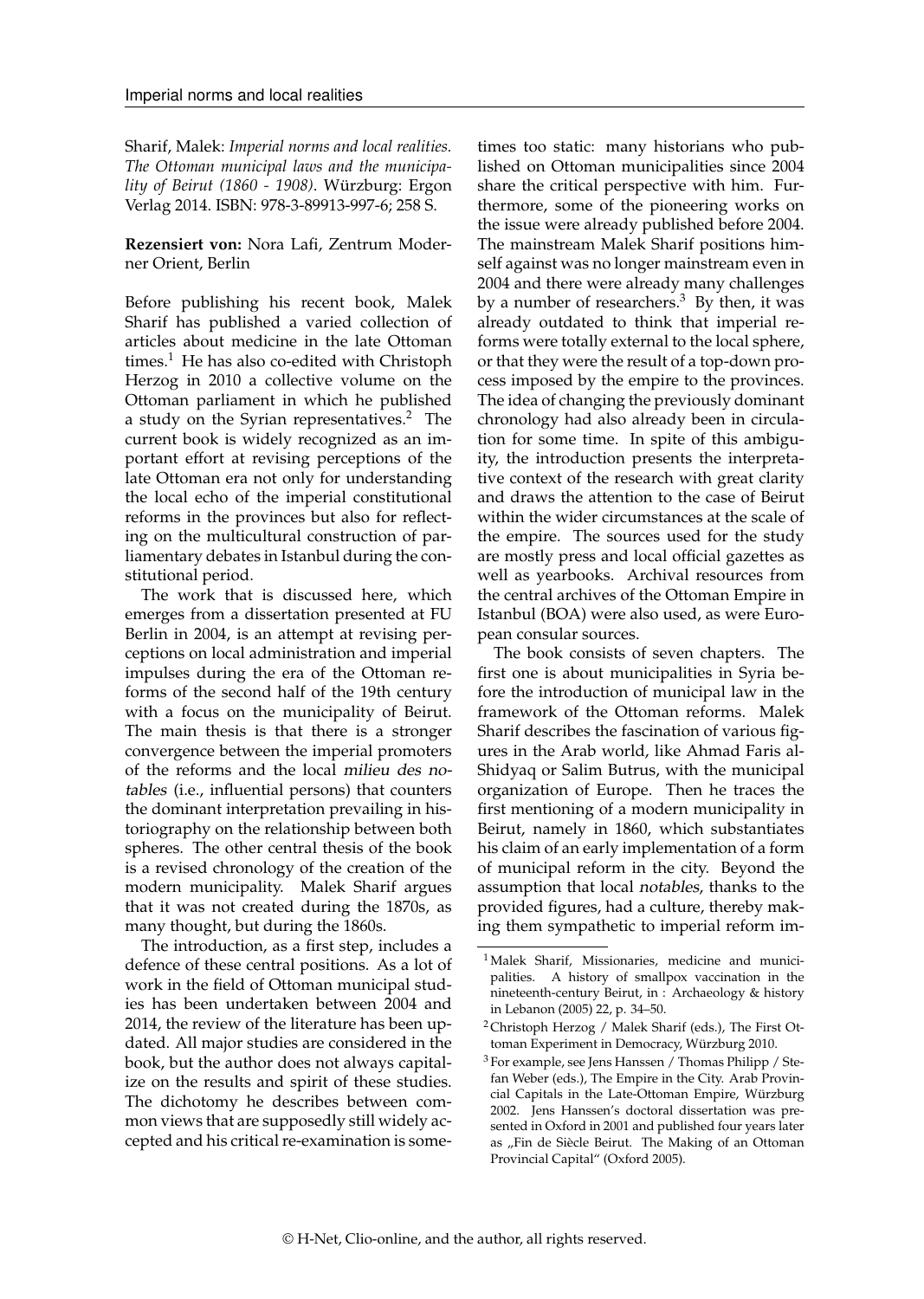pulses, he gives very few details on concrete links between the fascination for Europe and actual reforms in Beirut. This does not help to really understand the way reforms were conceived, between possible European inspirations, central imperial impulses in Istanbul, and the local urban culture in the provinces – a point that is crucial for the interpretation of the nature of the reforms. Most lacking in this chapter is the search for previous forms of old regime municipal organization in Beirut. Historiography has shown that such old regime forms existed in all Ottoman cities – which is why the reforms were indeed reforms and not just the creation of something new. In order to understand how the modern municipality, promoted by the empire in the context of local notables being quite open to reform, went along with previous forms of organization, one has to investigate the nature of the latter. A central question would be how the local council of notables was organized before the reforms, with its specific urban municipal competences, and how it was transformed during the reforms. Another central question would address the evolution of the composition of the municipal elite between the old and the modern form of municipal organization. Unfortunately, the author does not pose these questions, which will hopefully be un-dertaken by future research.<sup>[4](#page-1-0)</sup>

In the first chapter, Malek Sharif provides many details about the various steps of the reforms between the formation of a Council of Municipal Organisation in 1860 (p. 32) and the actions of various civil committees or the creation of the first municipal council (p. 37). The most interesting reflections are about mediations between various spheres in the definition of the competences and legal organization. The second chapter provides further details about such mediations. Through a presentation of the 1867 Municipal Code, the author manages to show how local realities were much more complicated than a purely mechanical implementation of a legal framework designed in Istanbul. All decisions on the functions of the municipality were the result of complex processes of negotiation. The same view is offered on the 1871 Law on Provinces (p. 66). The third chapter is then logically about the implementation in Beirut of the 1877 Ottoman Law on Provincial Organisation. The content of this text is analyzed with great precision (p. 79–90), as is the role of Syrian representatives like Niqula al-Naqqash and Husayn Bayhum during discussions in the Istanbul parliament. This is the core of Malek Sharif's contribution to present debates on the Ottoman reforms: far from being imposed by an external sphere, they were negotiated both in Istanbul in regards to their content and locally concerning their implementation by notables who were able to act at different scales. Malek Sharif analyses how debates in the imperial capital city were also followed day by day by the local press in Beirut. Chapter four is about the municipal elections. The core of it is a statement by the author against interpretations by Wajih Kawtharani and Jamil Musa al-Najjar on the alleged failure of the Ottoman municipal reforms in Beirut. Malek Sharif argues that the reforms were indeed implemented successfully and had a profound impact on urban organization and development. He provides lots of details on the elections and the biographies of the main figures of this process, like Ibrahim Fakhri Nami Bey, Muhyi al-Din Efendi Hamada, 'Abd al-Qadir al-Qabbani, 'Abd al-Rahman Baydun Pasha, and 'Abd al-Qadir al-Dana. The next chapter is on municipal finances. Here again, Malek Sharif positions himself against earlier views, that is to say those the see the municipality only as a taxation instrument at the service of the province. He shows that things were more complicated, and that financial difficulties of the municipality derived from a series of factors, including resistance to taxation by some notables and foreigners, and the consequences of the delegation of public services and public works to foreign concessionaires. The last two chapters are about the relationships between the municipality and the governors, as well as the sector of public health.

Overall, this book is an important contribution to the present revisionist trend in the historiography of Ottoman municipalities. It

<span id="page-1-0"></span><sup>4</sup> A recent book by Hassan Hallaq already gives a few indications around the urban competences of the Mutassalim in the 1840s and about the transition towards a reformed system: Hassan Hallaq, Baladiyya Beirût al-Mahrûsa (1840–1943), vol. 1, [The Municipality of Beirut (1840–1943)], Beirut 2013.